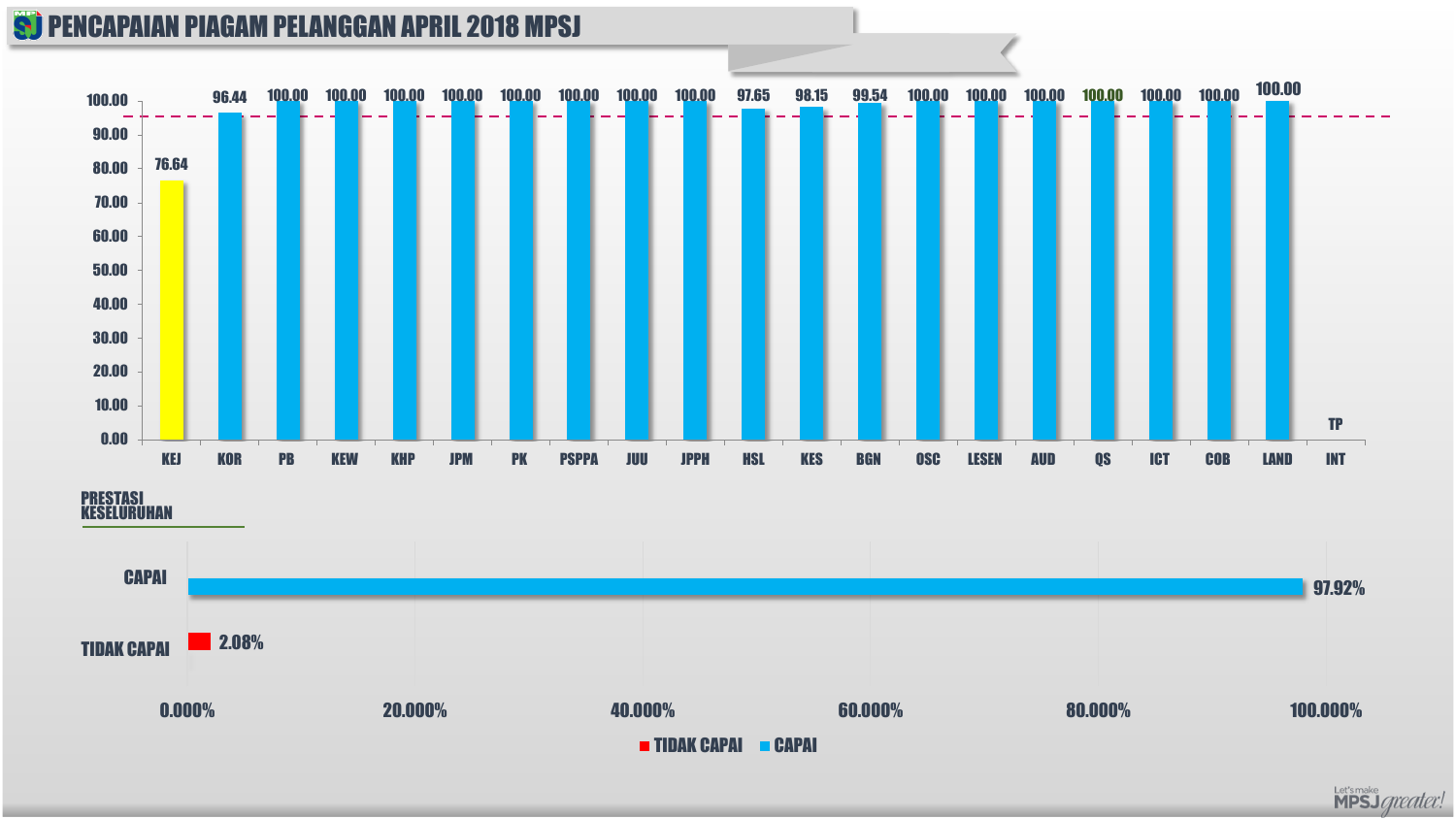



Let'smake<br>**MPSJ** *greater!*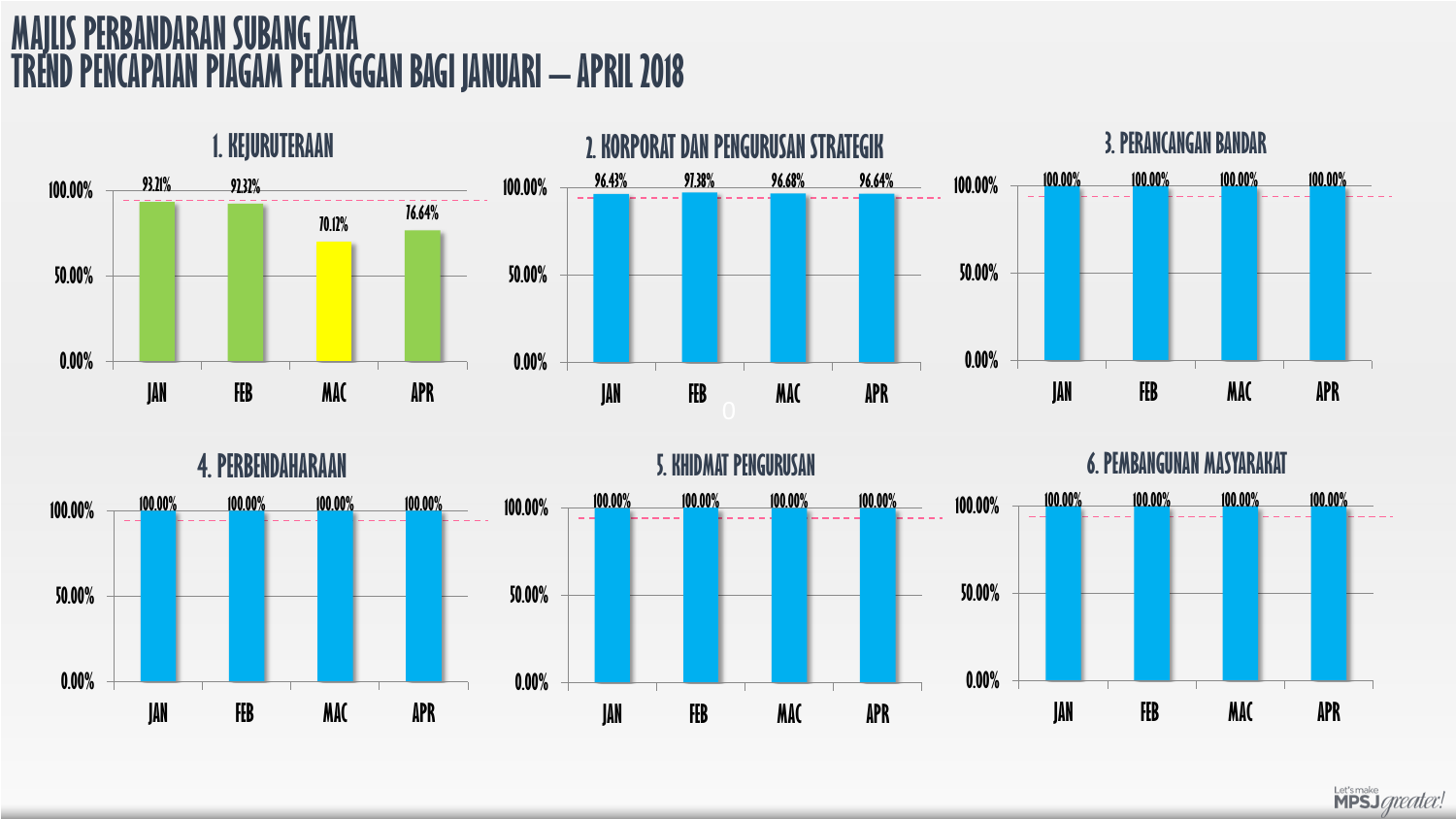



Let'smake<br>**MPSJ** greater!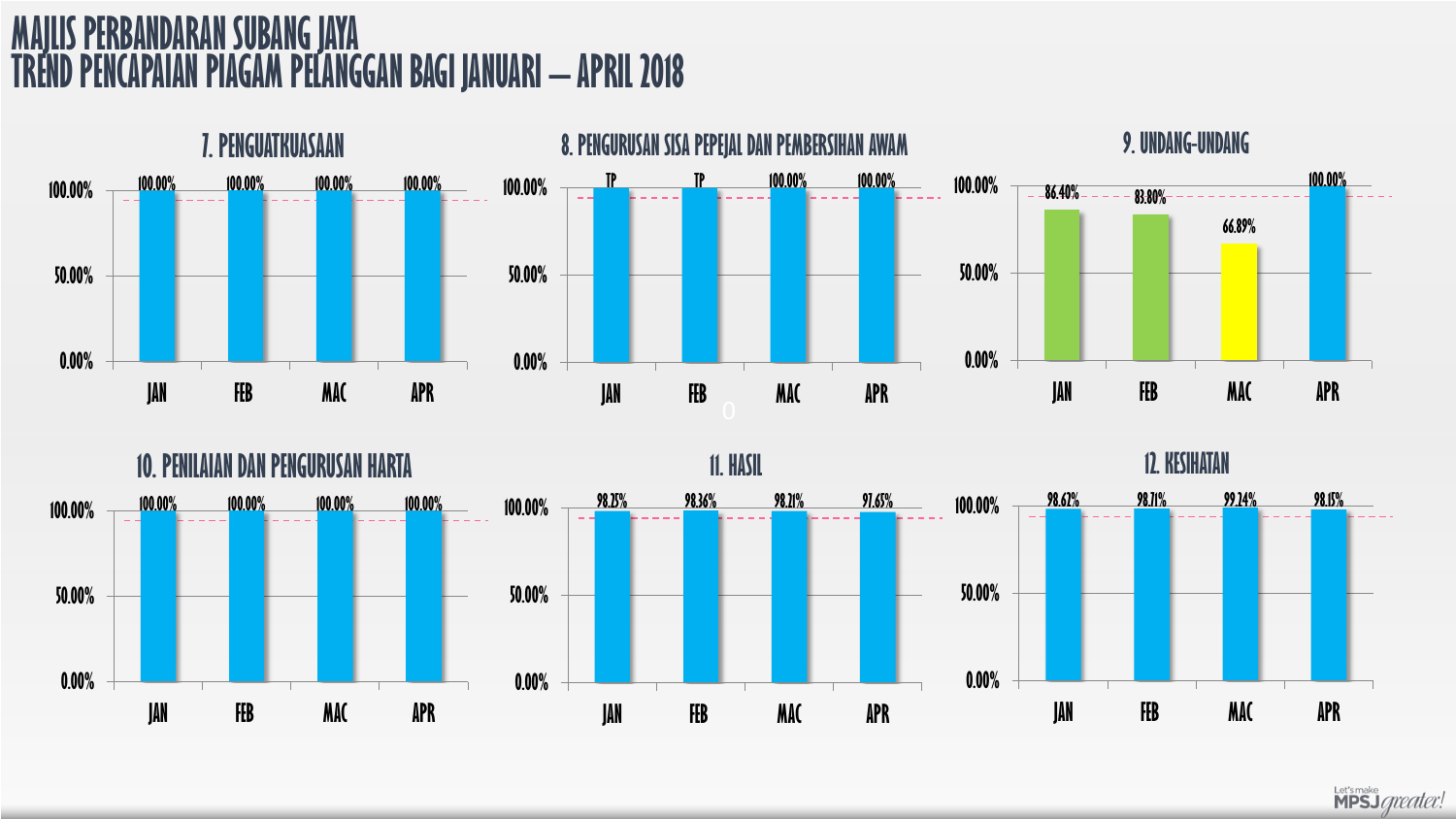